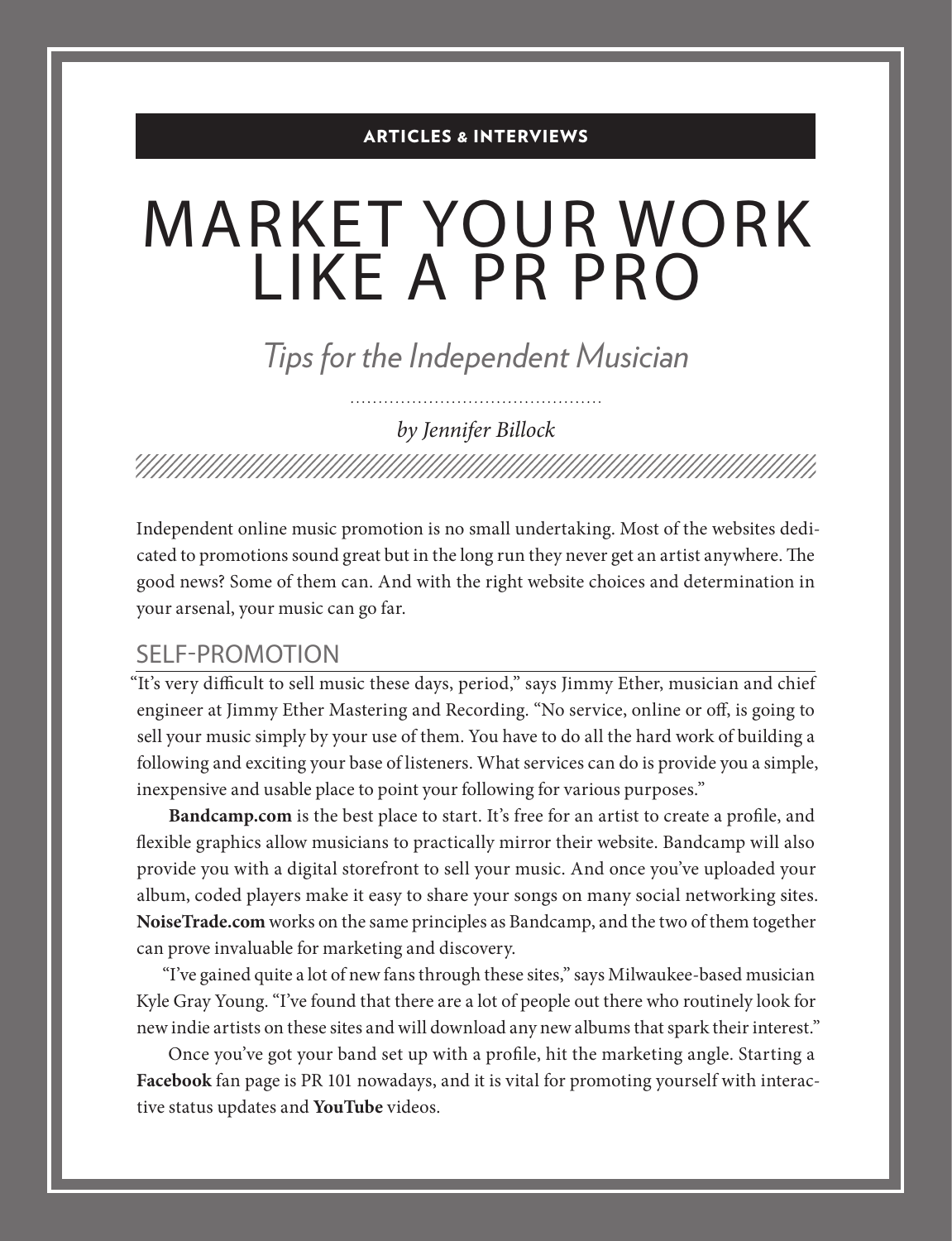"Any musician that doesn't have a YouTube channel is not promoting themselves properly," says Los Angeles-based musician Circe Link. "Even if they don't have video content, they could do a lyric video, which is a static image with lyrics scrolling by on the screen. [YouTube is] the number one music discovery source that I know of today. If you're not taking the time to develop a YouTube presence, then you're missing a huge part of marketing."

A good website and newsletter are also essential tools for developing and promoting your music and brand. **WordPress.com**, although typically known as a blogging platform, offers comprehensive website hosting services complete with customizable design templates and built-in site traffic analytics, which detail user information down to gender and location for each page view. You can use that information to tailor your newsletter to a particular audience.

**MailChimp.com** allows users to customize email campaigns with photo, video, and text integration while still maintaining a streamlined image that matches your website brand. Email newsletters come out looking professional and high quality.

"When you're sending something out, I think the difference between someone's materials looking amateur and someone's materials looking professional is the amount of clutter and the color selection," Link says. "You can tell when someone sends you something with a bunch of yellow highlighting all over it that you're going to throw it away because it looks like spam."

Email campaigns through MailChimp can be separated into profiles as well, so fans at a gig that sign up for your newsletter can receive a custom mailing specific to their location—or any other profile you'd like to target.

## ALBUM PROMOTION

Still, just getting your band name out there isn't enough. People need to hear your music and should have every opportunity to listen. Luckily, the days of hawking CDs on the sidewalk are over. It's easier than ever to distribute your album to the vast public—and you don't even have to take the reins yourself.

Link, Young, and Ether all use **CDBaby** and **Tunecore** to handle digital distribution of their music. The services send songs on your behalf to iTunes, Amazon, Spotify, and many other major online retailers. CDBaby also provides distribution services for physical CDs when necessary—but try to avoid having CDs made unless it's absolutely critical. Ether uses the website **Kunaki.com** to produce quality CD short runs, about 10 discs at a time, and the company will ship the CDs to CDBaby or Amazon so you don't have to.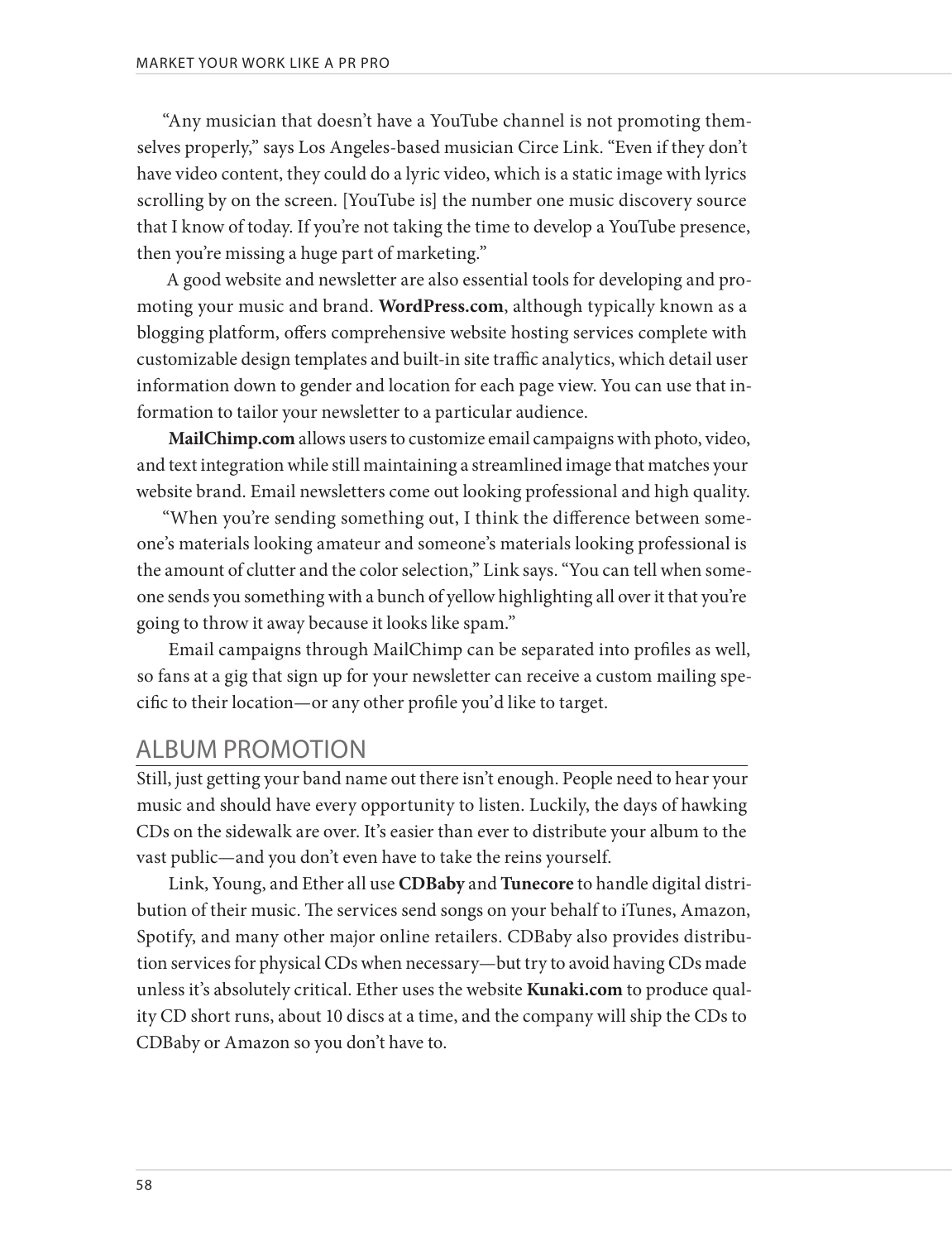"CD sales are awful these days," Ether says. "Unless you are on a national tour opening for a well-known band, do not under any circumstances do large-run traditional compact disc replication. They will end up in a closet."

#### APP-LY YOURSELF

Opportunities to further your career as a musician flood the digital marketplace. Here are the top five apps to simplify recording, distributing, and selling your music.

**GarageBand**—This is the ultimate one-stop app for any musician, aspiring or experienced. Create music with any of the included instruments, or plug your own into the device and record what you play. Get together with your band and have a jam session on multiple devices. Then use the eight-track recording studio to perfect your music. Upload it to iTunes, email the file, or even make your own ringtone. Platform: Apple.

**iMovie**—The movie making tools in iMovie allow you to record and design complex music videos and upload them for your Facebook and YouTube followers. And you can record with anyone, anywhere. Device sharing allows long-distance virtual collaborations with musicians across the world. Platform: Apple.

**Propellerhead Figure**—Create digital music tracks with a synth and a drum machine. Then upload right to your SoundCloud page from the app. Platform: Apple.

**MailChimp**—Forget easy-to-lose email sign-up sheets and add fans to your mailing list right from your gigs with the MailChimp app. You can also check your campaign stats and demographics. Platform: Android, Apple.

**WordPress**—Manage your website from anywhere with the companion app to the popular blogging and website platform. Add videos, add photos, and make updates to your site or your blog, all from your phone. Platform: Android, Apple.

## BUYER BEWARE

Today's digital world can certainly provide an exhausting amount of opportunities for musicians to promote their craft, but with the good comes the bad. The amount of scams has skyrocketed past the legitimate sites as people scramble to capitalize on the music industry's size and presence. Websites and companies asking for money up front should generally be avoided. Always be sure to thoroughly research every website before signing up—although that still may not disclose hidden costs.

For example, Young once spent four hours investigating a supposedly free new music promotion and film placement company that followed him on Twitter, and he even went through the extensive application process, only to get smacked with a \$400 membership